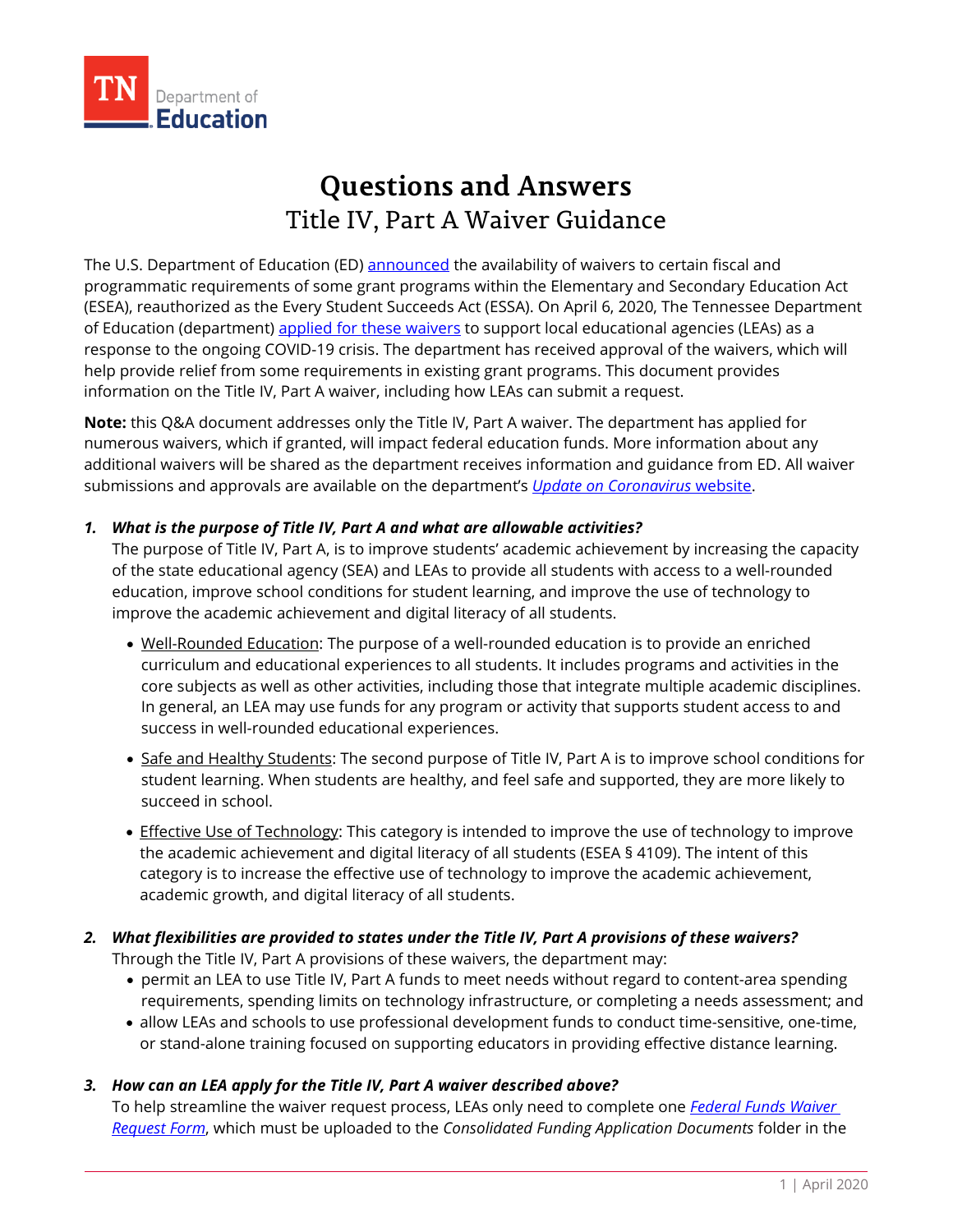

*FY21 LEA Document Library (FY21 LEA Document Library > Consolidated Funding Application Documents > ESEA Waiver Request Letter)*. The waivers issued by ED cover multiple ESEA programs and provisions, in addition to Title IV, Part A. For more information on other programs impacted by these waivers, see the *ESEA/ESSA [Federal Waiver](https://eplan.tn.gov/DocumentLibrary/ViewDocument.aspx?DocumentKey=1585877&inline=true) Guidance* document, available on the department's *[Update on Coronavirus](https://www.tn.gov/education/health-and-safety/update-on-coronavirus.html)* website.

The deadline for submitting a Federal ESEA/ESSA Waiver Request is **Sept. 30, 2020**. Requests will be reviewed within 10 business days, and a wavier approval letter will be uploaded into ePlan.

# *4. How does the waiver impact the spending requirement for LEAs that receive \$30,000 or more in Title IV, Part A funds?*

Under this waiver the following provisions do not apply for federal funding year (FFY) 2019 (funds awarded to LEAs July 1, 2019, for the **2019–20 school year**) and any available FFY 2018 (funds awarded to LEAs July 1, 2018, for the **2018–19 school year**) carryover funds:

- completion of a Needs Assessment for the 2019–20 school year,
- a minimum of at least 20 percent of funds for activities to support well-rounded educational opportunities,
- a minimum of at least 20 percent of funds for activities to support safe and healthy students, and
- a portion of funds for activities to support effective use of technology.

#### *5. How does the waiver impact the 15 percent cap on technology infrastructure?*

A special rule in Title IV, Part A states that no more than 15 percent of funds for activities to support the effective use of technology may be used

"for purchasing technology infrastructure as described in subsection (a)(2)(B), which includes technology infrastructure purchased for the activities under subsection (a)(4)(A)." ESEA § 4109(b)

To clarify, LEAs typically may not spend more than 15 percent of funding in the effective use of technology focus area on devices, equipment, software applications, platforms, digital instructional resources and/or other one-time IT purchases. (ESEA § 4109(b)).

With an approved LEA waiver, the 15 percent limit on the use of funds for technology infrastructure does not apply for FFY 2019 (funds awarded to LEAs July 1, 2019, for the **2019–20** school year) funds and any available FFY 2018 (funds awarded to LEAs July 1, 2018, for the **2018–19 school year**) carryover funds. This waiver provision applies regardless of the amount of the Title IV, Part A award that an LEA received.

#### *6. How does the waiver impact Title IV, Part A carryover?*

The waiver has extended the period of availability for FFY 2018 (funds awarded to LEAs July 1, 2018, for the **2018–19 school year**) Title IV, Part A funds until **Sept. 30, 2021**.

Title IV, Part A does not have a carryover limitation. The waiver provision extends the period of availability beyond the usual Tydings Amendment time period of 27 months to obligate and expend funds awarded on July 1 of the federal fiscal year in which the funds were appropriated. Under the wavier provision, the LEA may carry over all unspent Title IV, Part A funds from FFY2018 (funds awarded to LEAs July 1, 2018, for the **2018–19 school year**) and/or FFY2019 (funds awarded to LEAs July 1, 2019, for the **2019–20 school year**) to be spent in FFY2020 (for the **2020–21 school year**).

The carry-over provision also applies to non-public schools who participate in the Title IV, Part A program. Unspent funds may remain available for the provision of equitable services for Title IV, Part A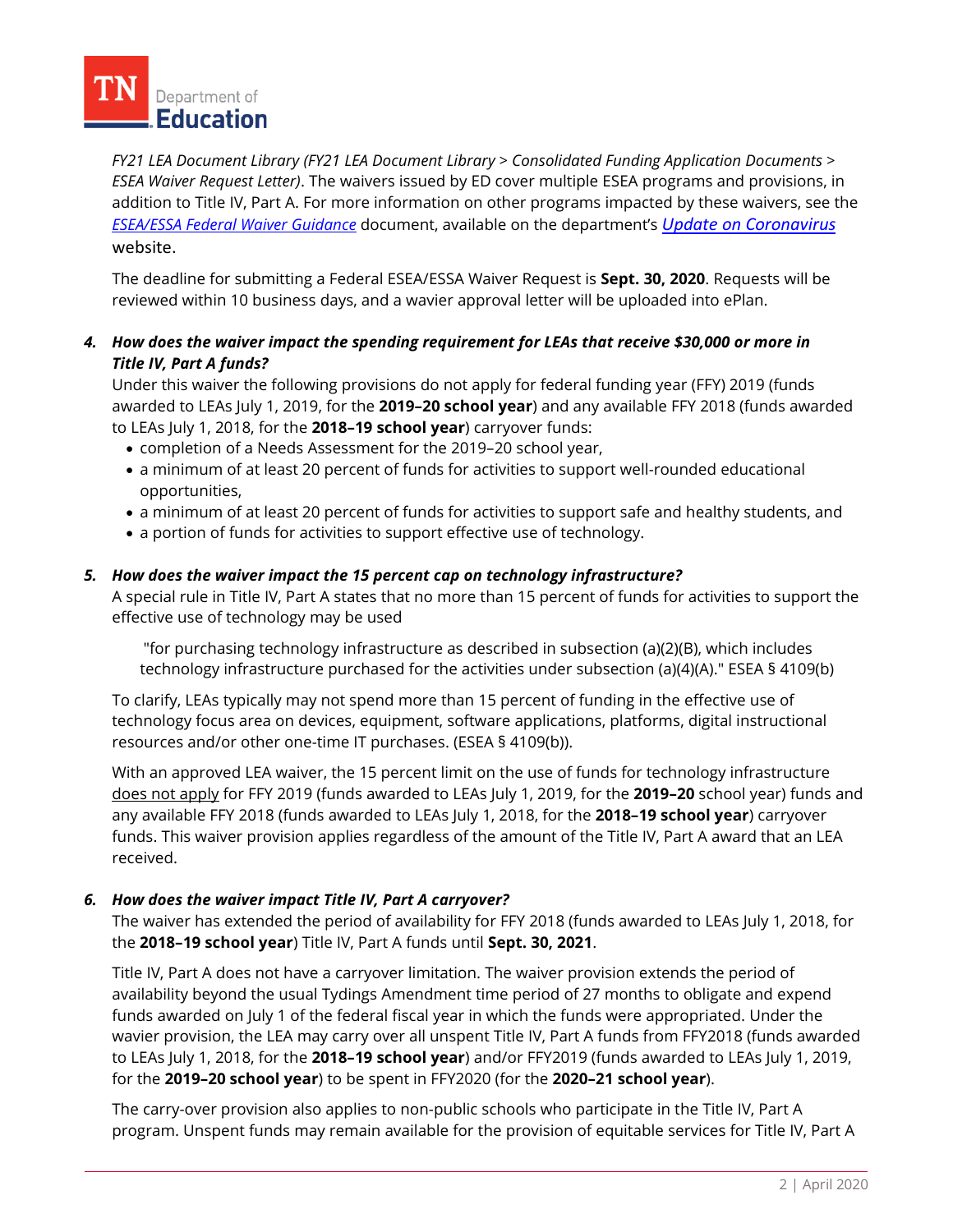

during the subsequent school year. LEAs must use such funds on equitable services and should add funds into the equitable services allocation for the 2020–21 school year. The department created a *[Non-Public Carryover Request](https://eplan.tn.gov/DocumentLibrary/ViewDocument.aspx?DocumentKey=1580708&inline=true)* document for LEAs to use with participating non-public schools during the consultation process.

# *7. How can an LEA revise and resubmit its Title IV, Part A application?*

Revisions to the Title IV, Part A application can be made at any time through the LEA's FY20 *Consolidated Funding Application* (CFA). LEAs that choose to make revisions to the activities in their Title IV, Part A application must:

- a) Update the amounts designated to each focus area on the program details page.
- b) Update the activity descriptions on the program details page. **Note that the needs assessment requirements/questions do not apply.**
- c) Update the budget page, labeling purchases appropriately according to the focus area *(WR-Well-Rounded Educational Opportunities, SH-Safe & Healthy Students, ET-Effective Use of Technology)*. Within the budget narratives, be sure to include examples of equipment, supplies, and materials being purchased and what specifically is being purchased for professional development.
- d) Ensure that information on the program details page aligns with what is in the budget.

#### *8. Can an LEA transfer funds out of or into Title IV, Part A?*

Yes. Title IV, Part A, funds can be transferred to:

- Title I, Parts A, C, and D;
- Title II, Part A;
- Title III, Part A;
- Title IV, Part B; and
- Title V, Part B.

Before making transfers, consider programming with all of the LEA's Title funds. There may be changes to other federal Title programs that need to be made as well. Note that LEAs that transfer funds must conduct consultations (if applicable) with eligible nonpublic schools (consistent with ESEA § 8501) prior to transferring funds from or to a program that provides equitable services.

# *9. What else should LEAs keep in mind as they make decisions about changes to Title IV, Part A programming?*

When making programmatic and funding decisions, LEAs should note that federal ESEA/ESSA program funds may only be used to cover costs that:

- align with the approved grant application and budget;
- are necessary, reasonable, allowable, documented; and
- supplement, and do not supplant, other federal or state funds.

Costs that were previously deemed unallowable, remain unallowable now, even if the waivers described above have been granted.

# *10. How can LEAs ensure the proposed use of Title IV, Part A funds is supplemental?*

The supplement not supplant provision requires that federal grant funds must add to (supplement) and not replace (supplant) other funds (state/local) in providing general educational services. The purpose is to ensure that federal funds are benefitting the intended population and are not used to fund the basic education that the LEA would have provided in the absence of federal funds. Any service that an LEA is